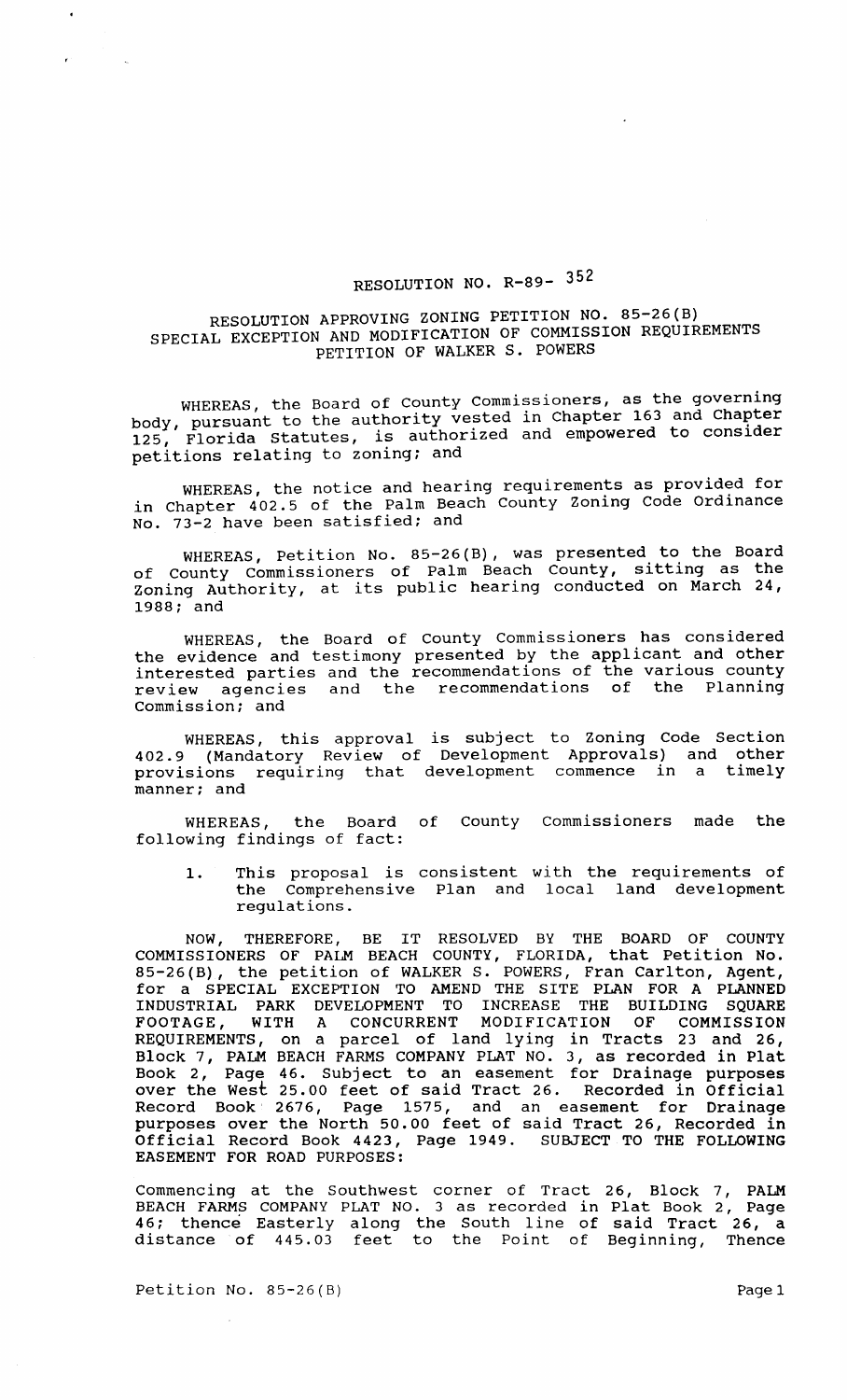continue Easterly along the south line of said Tract 26, a continue Easterly divid the source wortherly at right angles, a distance 20.00 feet; thence westerly parallel with the South line of said Tract 26 a distance of 100.00 feet; thence Southerly at of said fluce 20 d distance of 20.00 feet to the Point of Beginning, located on the north side of Kelley Dr1ve, approx1mately .1 m1le west of Benoist Farms Road, was approved as advertised, subject to the following conditions:

- 1. The petitioner shall comply with all previously imposed conditions unless expressly modified herein.
- 2. Prior to certification, the site plan shall be amended to indicate the following:
	- a. Ultimate right-of-way for the east-west canal on site.
	- b. Required number of trees pursuant to section 500.35.G.7.
	- c. Required perimeter landscape strips along all lines which abut incompatible zoning districts.
- 3. The petitioner shall remove all prohibited species from the subject Certificate of foot addition. parcel prior to the issuance of a Occupancy for the proposed 2,592 square
- 4. No off premise signs shall be allowed on the site.
- 5. Condition No. 8 of Zoning Petition No. 85-26 which states:
	- "8. The use of the site shall be limited to storage of vehicles and ancillary wholesaling of vehicles."

is hereby amended to read:

- "8. Use of the site shall be limited to the storage of vehicles and ancillary appraisal and wholesaling of vehicles."
- 6. The developer shall design the drainage system such that storm water runoff from the parking areas and paved surfaced area shall be separate from those areas which may contain hazardous or undesirable waste from the proposed site.
- 7. The developer shall pay a Fair Share Fee in the amount and manner required by the "Fair Share contribution for Road Improvements Ordinance" as it presently exists or as it may from time to time be amended. The Fair Share Fee for this project presently is \$3,483.00 (130 trips X'\$26.79 per trip).